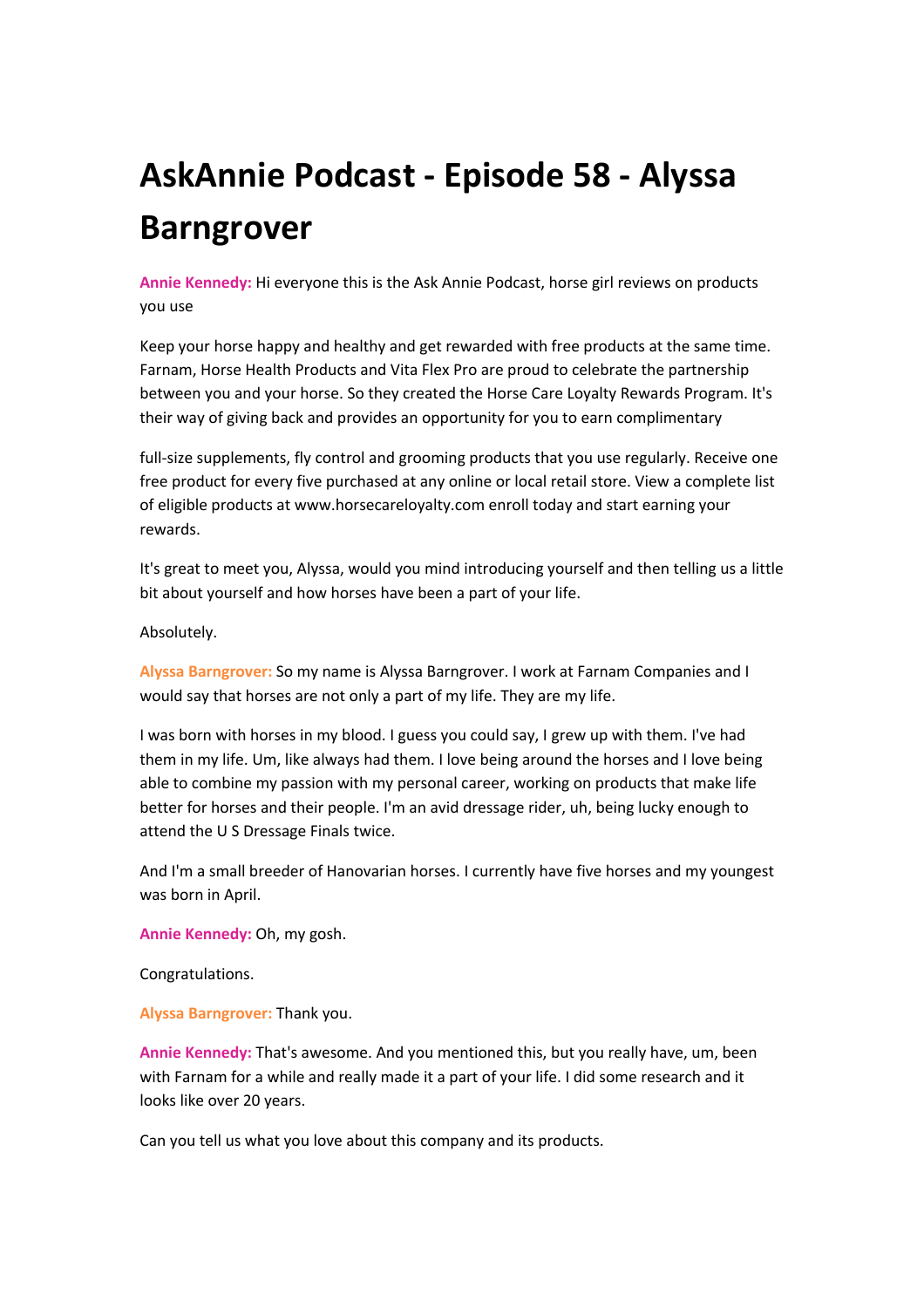**Alyssa Barngrover:** Yeah, I have been for, with Farnam for over 20 years. And, um, I guess I'd like to say like one of my favorite quotes is choose a job you love and you will never have to work a day in your life. I'm lucky to be able to combine my passion and love for horses into the everyday work that I do at Farnam.

I get to work with a fantastic team of people who are just as passionate about horses as I am. We all strive to launch and market equine health care products that will really make a difference in the lives and caring for horses. So that's, that's why I love what I do.

**Annie Kennedy:** Yeah, that's fantastic. What is your typical day like?

**Alyssa Barngrover:** Well, I don't know if there's such a thing as a typical day, but, um, it normally includes interaction and collaboration with the rest of the equine team on a multitude of tactics. We get together often to brainstorm ideas and put those ideas into play. Uh, our marketing encompasses many facets from external touch points, like print ads and digital campaigns to, uh, horse shows and events

uh, that we do mostly at like South Point or with the AQHA sponsorship that we have to also internal stakeholders, like our R and D teams, our supply teams.

**Annie Kennedy:** Wow. That sounds busy. What is your favorite product and why?

**Alyssa Barngrover:** I would say that I've got several favorite Farnam products. My first is the Vetrolin and white and bright shampoo with three out of five of my horses being greys,

I use a lot of this. It works to really get the green manure stains off of my mare and it takes the yellow tinge out of her coat, mane and tail. I always get people staring at horse shows and commenting that she looks so clean and white. My other favorite product I'd say is Mosquito Halt. It does more than what it's name implies.

It also kills and repels flies and other insects as well with the powerful formula that combines two insecticides and two repellents. It's strong enough to keep the Arizona bugs away.

**Annie Kennedy:** Wow. Yeah, both really useful and applicable products. That's for sure.

**Alyssa Barngrover:** Absolutely.

**Annie Kennedy:** Well, and Farnam recently launched a new rewards program called Horse Care Loyalty Rewards.

Can you tell us what this program is?

**Alyssa Barngrover:** Absolutely the Horse Care Loyalty Rewards Program is an easy, convenient way for horse owners to earn free full-size products. There are currently 15 products on the program which provides solutions for various horse care needs. When the consumer buys five of the same qualifying product, they get the next one free.

The free product will be mailed directly to them. Once they, once the required quantity is purchased and purchasing on the program is easy. Qualifying products can be purchased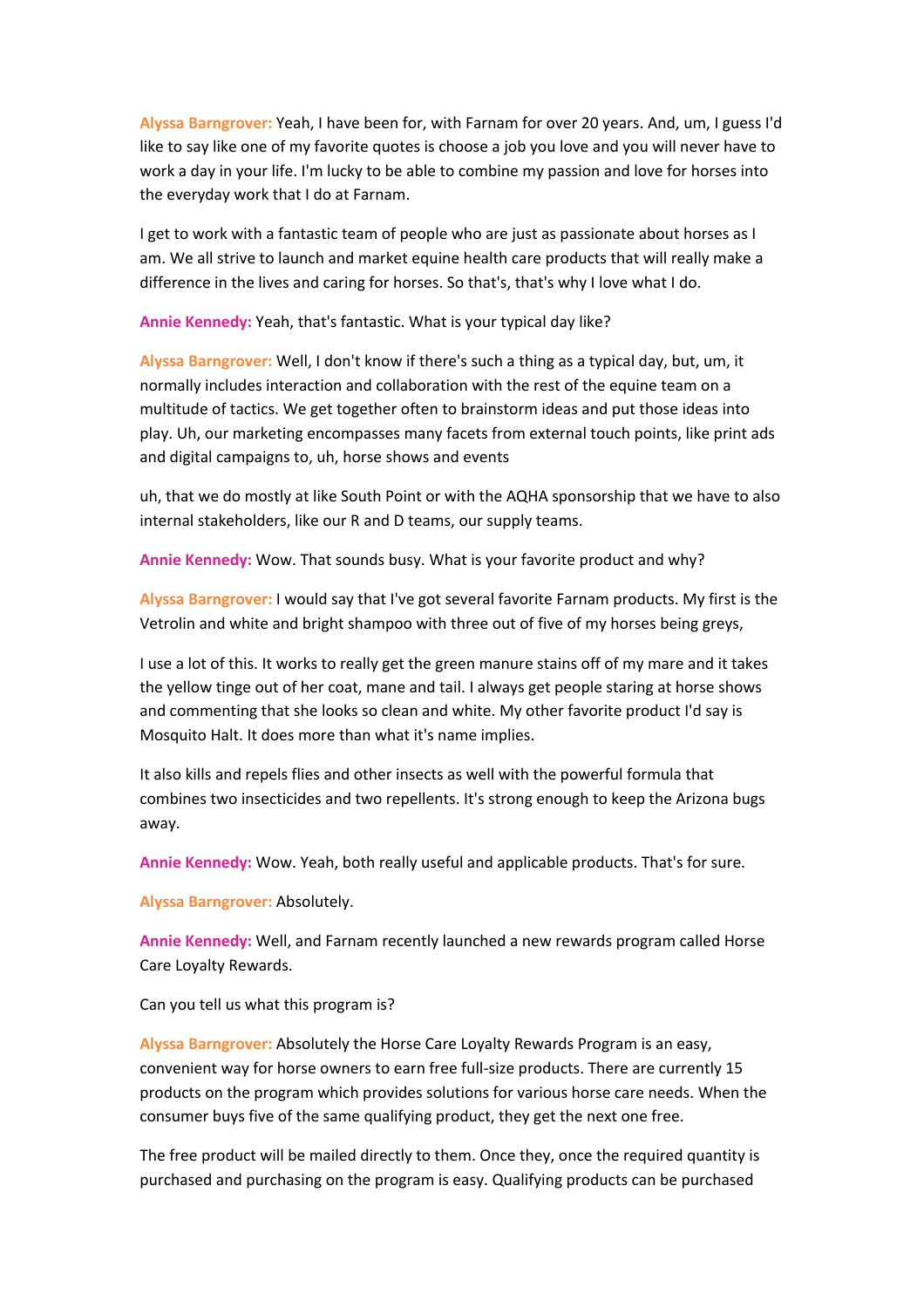from the favorite local retail store to any online merchant. Every time a qualifying product is purchased, the consumer is one step closer to the freebie.

**Annie Kennedy:** Wow. That sounds awesome. Why was the Horse Care Loyalty Rewards Program developed?

**Alyssa Barngrover:** Yeah. As horse owners ourselves, we wanted to celebrate the partnership between horses and their people. So we created the Horse Care Loyalty Rewards Program. It's our way of giving back and provides an opportunity for horse owners to earn complimentary

full-size supplements, fly control and grooming products that they know and love horse owners, like you made it possible for Farnam to reach 75 years and the Horse Care Loyalty Rewards Program is just another way for us to say thank you.

**Annie Kennedy:** Why is this program so important to horse owners?

**Alyssa Barngrover:** Well, we understand that owning horses is more than just a passion.

It's a lifestyle and caring for them is an expensive full-time commitment. The Horse Care Loyalty Rewards Program is a one of a kind program to help horse owners save on products that they know trust and use regularly in caring for their horses. From meeting nutritional demands to protection from flies, or simply having your horse look his best.

There's something for everyone on this program.

**Annie Kennedy:** Oh, that's fantastic. Really, really helping horse owners. I, I, I appreciate that as a horse owner. Is there anything else new from Farnam that listeners should be keeping an eye out for?

**Alyssa Barngrover:** Yes there is. We actually just recently launched the Apple Elite Electrolyte Pellets.

It's a new addition to the trusted Apple Elite Electrolytes line of supplements for horses that are picky eaters or sort their powder supplements. The Apple Elite Electrolyte Pellets is a simple way to encourage water consumption and help maintain normal hydration year round, which is important for supporting proper digestion, muscle function and recovery.

These palatable apple flavored pellets are hard for horses to resist and can easily be added to the horses regular grain ration, go to farnum.com to learn more.

**Annie Kennedy:** Wow, that's really cool. I'll have to keep an eye out for those, those sound really neat. Um, how can listeners learn more about Farnam and the Horse Care Loyalty rewards?

**Alyssa Barngrover:** If horse owners visit farnam.com to learn more about our products and keep up to date on our happenings. Once they're there, they can sign up for our life with horses newsletter, which will provide helpful horse care-tips, product updates and special